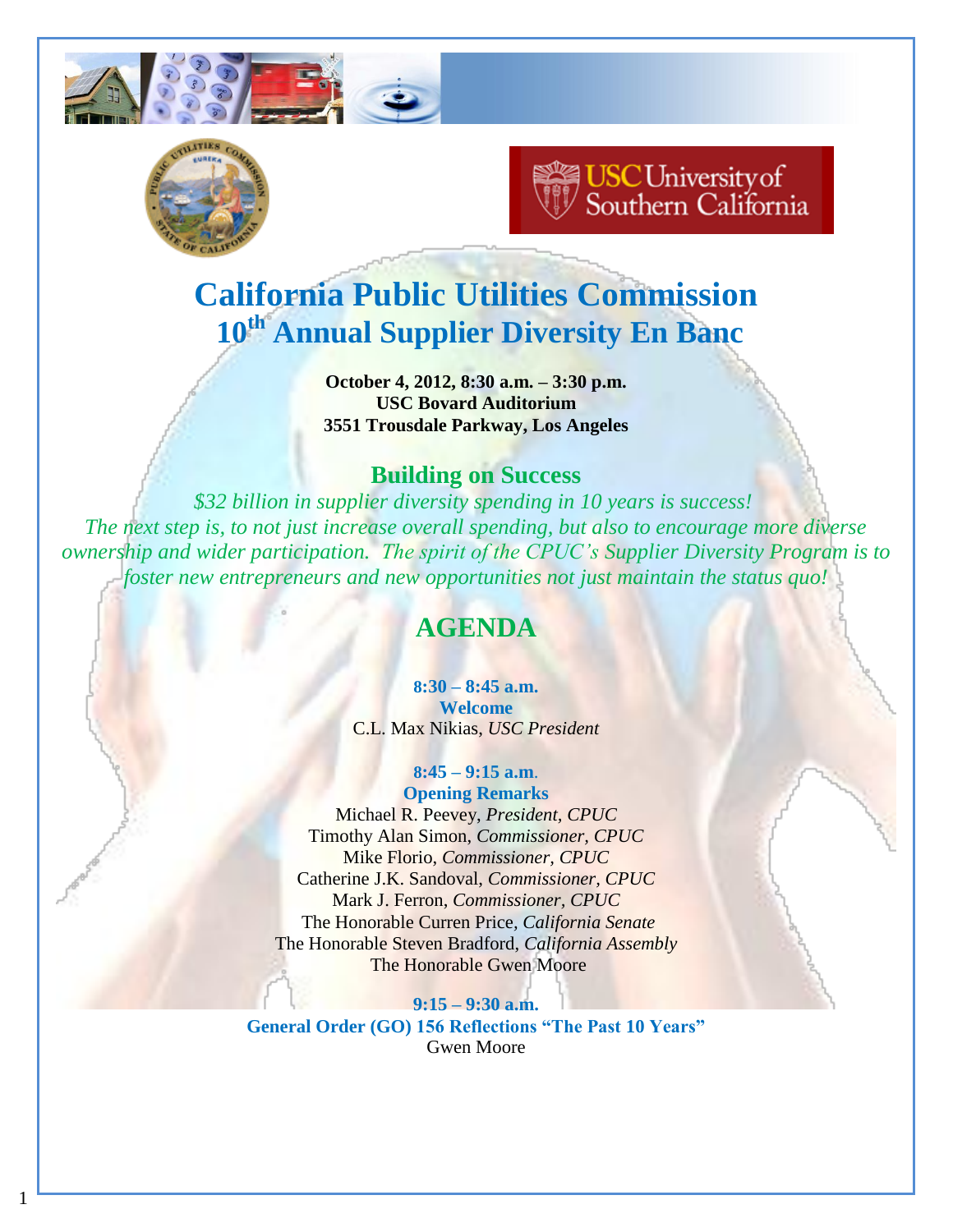

## **Agenda Continued**

**9:30 – 9:45 a.m. Summary of Utility Performance & Report to the Legislature on GO 156** Paul Clanon, *Executive Director, CPUC*

#### **9:45 a.m. – 10 a.m.**

**Guest Speaker — Supplier Diversity** David Hinson- *National Director* Minority Business Development Agency

#### **10 a.m. – 10:15 a.m.**

**Building Capacity in Emerging Technologies** Alfred E. Osborne, Jr., Ph. D. Senior Associate Dean and Professor UCLA Anderson School of Management

#### **10:15 a.m. – Noon Community Perspective** Moderator — Gwen Moore

1. Impact of GO156 over the last 10 years on diverse suppliers and the minority communities Tracy Stanhoff

> 2. Progress in Capacity Building & Technical Assistance Bob Gnaizda & Pat Fong-Kushida

3. Growing from a Sub-Contract business to a Prime Supplier Janice Bryant Howroyd

4. What are some ways we can encourage more companies, including those not to subject to GO 156, to achieve better results and to incorporate GO 156 and supplier diversity into their Supply Chain and cultures similar to Sprint, Verizon, AT&T, PG&E, Sempra and Edison Stephanie Chen

> 5. What's the next step for diverse suppliers? Aubry Stone & David Lizarraga

#### **Noon – 1 p.m. LUNCH**

Provided by: Douglas Gray-Cyber Risk Insurance Brokers Steve Adams-PAR Electrical Contractors